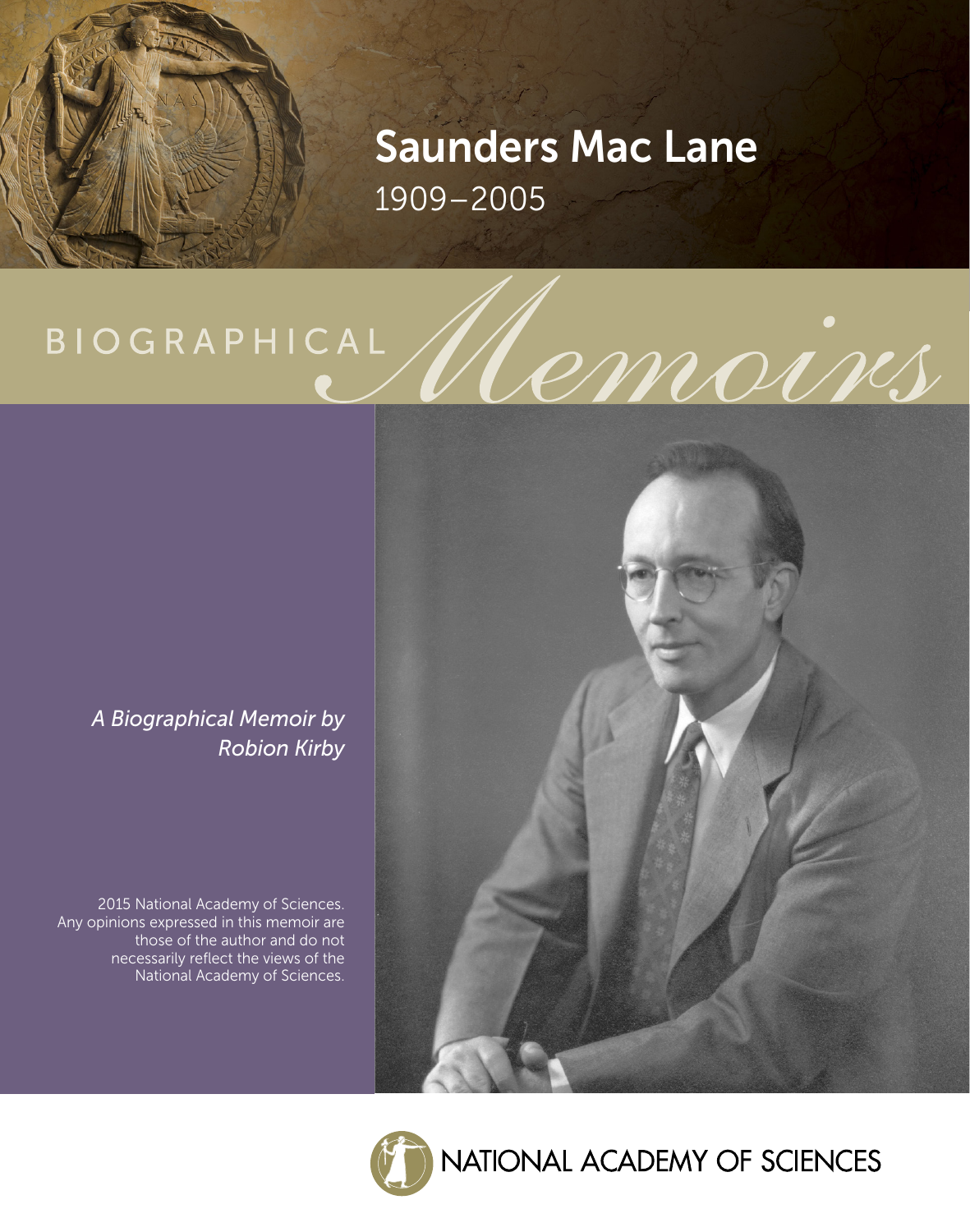*August 4, 1909–April 14, 2005* Elected to the NAS, 1949

The McLean clan came from the Highlands of Scotland, near Castle Duart overlooking the Straits of Mull. The clan was defeated by the British in 1746 in the Battle of Culloden (the last pitched battle fought on British soil), and eventually—in the early 1800s—Saunders Mac Lane's ancestors came to western Pennsylvania and Ohio. His grandfather, William Ward McLane, born in 1846, became a Presbyterian minister and then was charged with heresy due to preaching about Charles Darwin. He found refuge in New Haven, Connecticut, and became a Presbyterian pastor there.

Saunders' father, Donald McLane, born in 1882, studied at Yale University and the Union Theological Seminary in New York and became a Congregationalist minister. He married Winifred Saunders in 1908, and the following year

hotography by Fabian Bachrach Photography by Fabian Bachrach.

Saunders Mac Lane

*By Robion Kirby*

Leslie Saunders MacLane was born; when the boy was only one month old, the first name Leslie was dropped. McLean had morphed into MacLane a generation earlier in order not to sound Irish, and MacLane acquired a space—becoming Mac Lane—when Saunders' wife Dorothy, who typed his Ph.D. thesis and later papers, found that variation easier to type.

Except for a few years in Boston around age seven, Saunders grew up in small towns, which it turned out he preferred. He started high school in Utica, New York, where his father fell ill (possibly due to the influenza epidemic of 1919) and died when Saunders was 14. The family then lived with Saunders' widowed grandfather, where Saunders got to know his uncles, one of whom decided to send him to Yale and fund him at the princely sum of \$1,200 per year.

Entering Yale in 1926, Saunders chose chemistry for a major, given its practical applications in industry. But then he inquired about a career in math and was told that one could become an actuary, so he switched his major to math. A career in mathematical research had not yet occurred to him.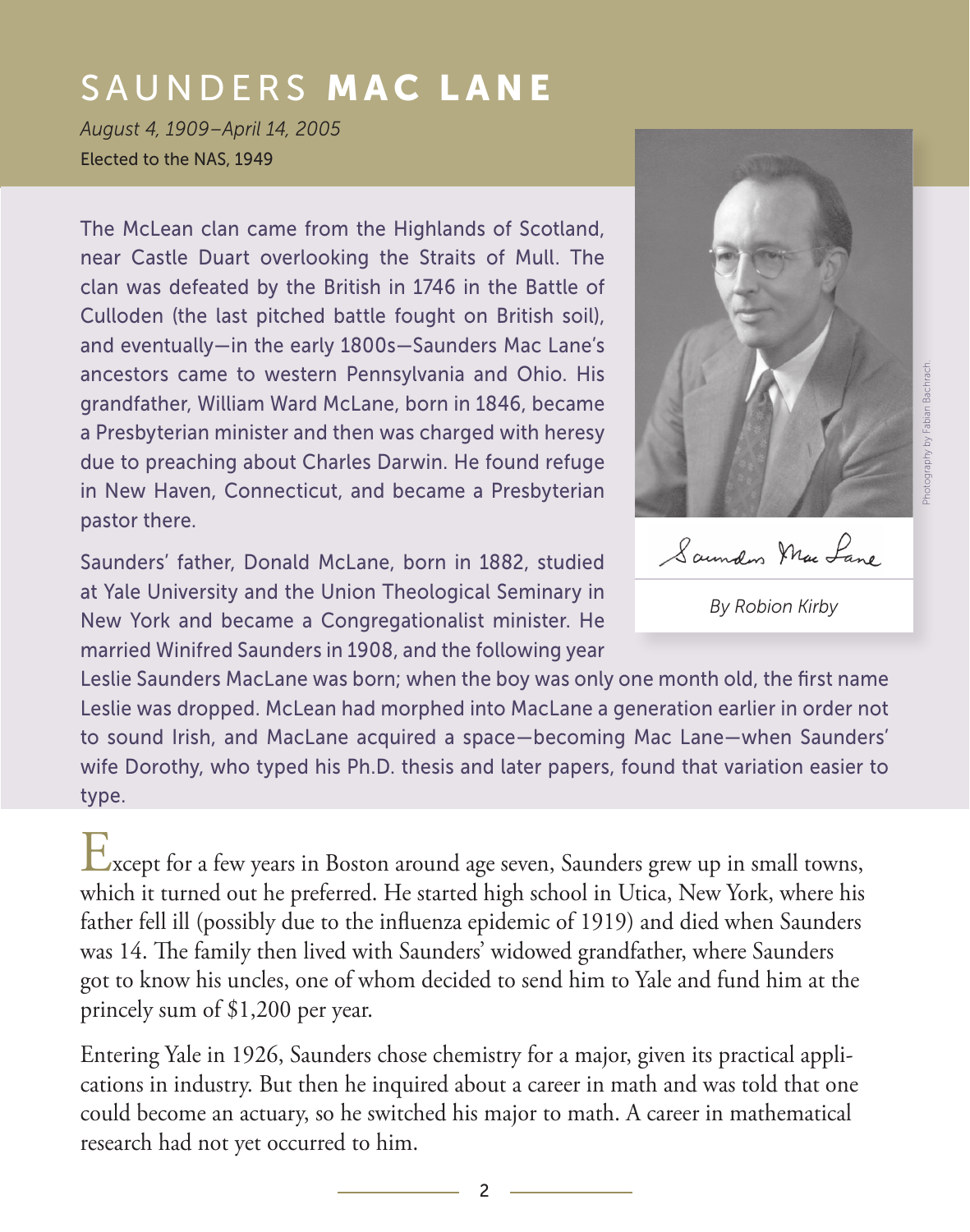A young Yale professor, Filmer Northrop, who had just studied with Alfred North Whitehead at Harvard, brought Bertrand Russell and Whitehead's three-volume *Principia Mathematica* to Saunders' attention. He read and annotated the first volume, and a lifelong interest in logic, foundations, and philosophy was born.

Saunders spent the academic years 1931-32 and 1932-33 at Göttingen. He experienced the institution in its full glory and then in its denouement in 1933.

Through most of his time as an undergraduate, Saunders was still of a mind to acquire knowledge, not create it. But in his senior year, Oystein Ore came to Yale, bringing notions from Emmy Noether's school of abstract algebra in Göttingen, Germany. Ore's lectures, and the reading of Otto Haupt's very abstract text in algebra, led Saunders to shift to the world of discovering knowledge.

Saunders was an excellent student at Yale; quantitatively, he had one of the highest GPAs in the college's history. Particularly fateful was an award he received at a 1929 event at which Robert Maynard Hutchins, just appointed president of the University of Chicago, also received an award. When Hutchins met Saunders he promptly recruited him to start graduate school at Chicago with a \$1,000 fellowship. Ore was not pleased to hear that Saunders chose Chicago, pointing out that Harvard or Princeton (or presumably Yale) were better choices for mathematics study than was Chicago.

Nonetheless, Saunders went to Chicago, discovering upon arrival that he had not been admitted because Hutchins had neglected to inform the math department of the student's decision. But admission was quickly arranged.

Saunders was largely disappointed by his first year at Chicago. He perceived too much emphasis on pushing students to complete a thesis as a one-time piece of research before going out into the real world—rather than as a preparation for future research. However, there were positive aspects to that year: study with E. H. Moore, leading to a seminar talk (by Saunders) on the Zermelo-Frankel axioms for set theory; reading the most accessible source for topology, Veblen's *Analysis Situs*, from which he learned about Betti numbers but not that there were concepts like homology groups; a master's thesis in abstract algebra, in which he tried to axiomatize exponentials; and, most important, meeting Dorothy Jones, whom he later married (in 1933). Saunders saw little opportunity to write a Ph.D. thesis in logic at Chicago, so he applied for, and received, a fellowship to study at the University of Göttingen.

3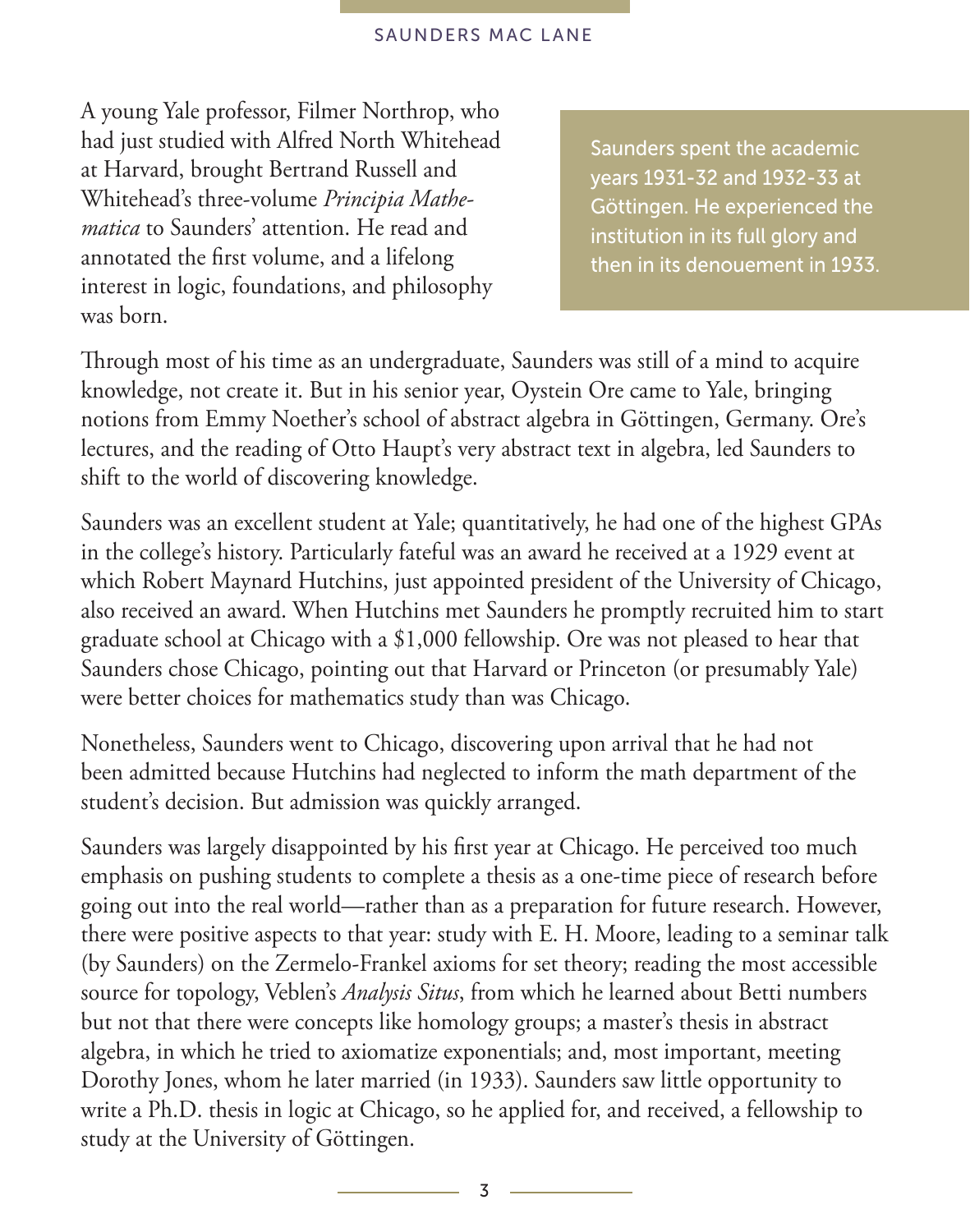Saunders spent the academic years 1931–32 and 1932–33 at Göttingen. He experienced the institution in its full glory and then in its denouement in 1933.

David Hilbert, although retired, lectured there once a week during term; Edmund Landau gave careful, precise, but unmotivated lectures on Dirichlet series; Emmy Noether influenced Saunders greatly with her axiomatic view of algebra, which fit his interests in logic and foundations; Paul Bernays became Saunders' thesis adviser; Richard Courant was the administrative head of the Mathematics Institute; and Gustav Herglotz held the chair in applied mathematics.

In addition to these tenured mathematicians there were many outstanding assistants and graduate students, including Hans Levy, Franz Rellich, Ernst Witt, Oswald Teichmüller, and Fritz John.

In February 1933, the Nazis came to power and Hitler became chancellor. On April 7, 1933, the Law for the Restoration of the Professional Civil Service was passed. It required that all Jewish faculty members at the state-supported universities be immediately dismissed, except for a few academics with either 25 years of service or who had fought in the German army during World War I.

Courant was immediately fired. Landau, having served in WWI, was spared, but he left within months after his classes were boycotted by Nazi students. Noether went to Bryn Mawr College. Bernays went to the Eidgenössische Technische Hochschule in Zürich. Levy and many other younger mathematicians departed. The only full professor remaining was Herglotz.

This is Saunders' description of the situation:

*Prior to 1933, the atmosphere at Göttingen crackled with enthusiasm for mathematical ideas and discoveries. It was a remarkable exhibit of the university as an amalgam of research, teaching, and inspiration. But the glory of mathematics at Göttingen came to an abrupt end when Hitler came to power. The Nazi government wrecked what had been the most prominent and influential center of mathematics in the world.*

Saunders had another year left on his Humboldt Fellowship, but he now rushed to finish his thesis, which he successfully accomplished. Two days after Saunders had passed his major and two minor doctoral exams, he and Dorothy were wed in a quiet ceremony at City Hall (July 21, 1933). Coincidentally, at City Hall they met Fritz John and his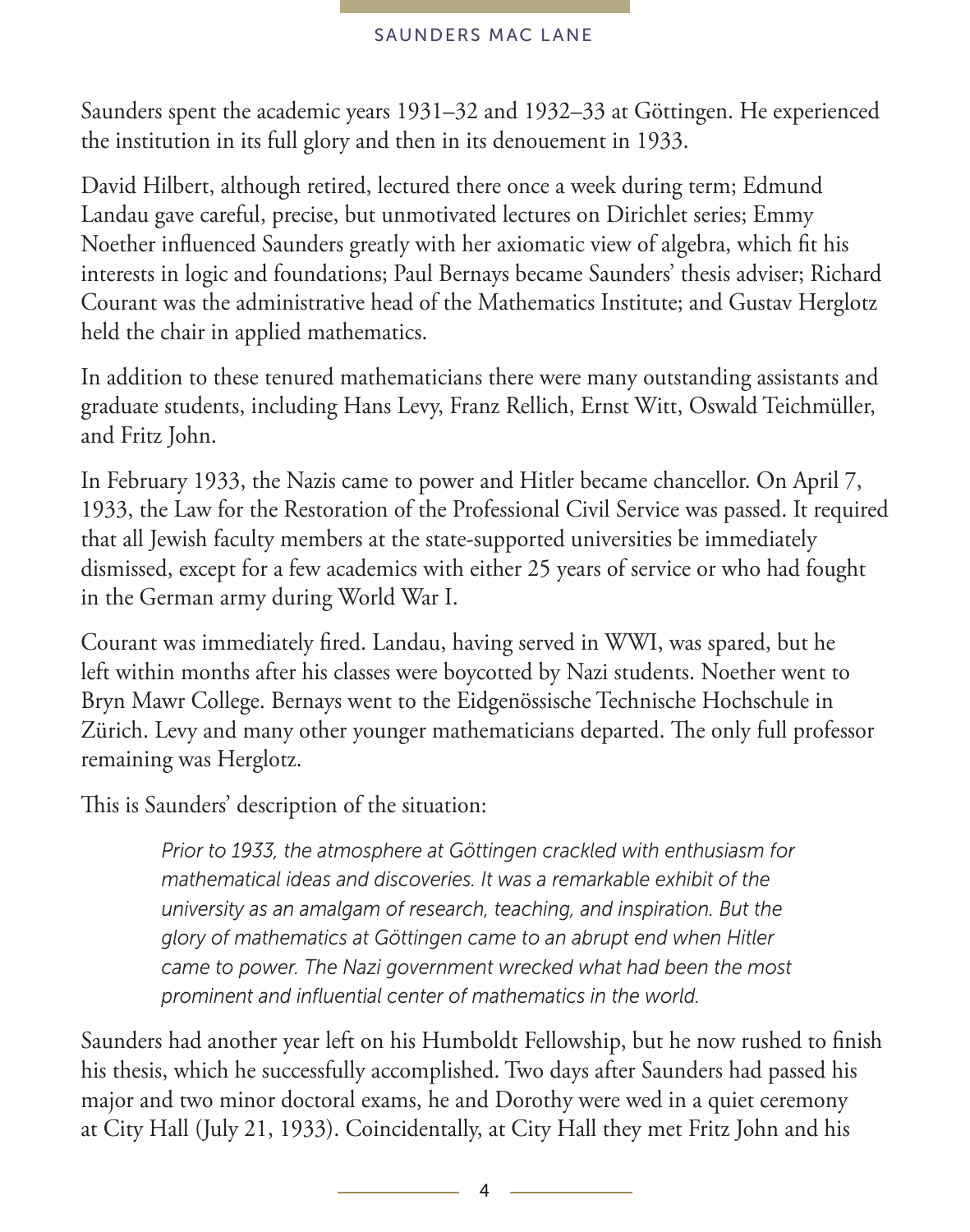non-Jewish girlfriend, who were hastily getting married before such unions were outlawed; Saunders and Dorothy were witnesses sworn to secrecy, and the Johns then left and traveled separately to New York.

After Göttingen, Saunders bounced around, first at Yale as a postdoc (1933–34), then Harvard (1934–36), Cornell (1936–37), and finally Chicago (1937–38). During those years, Saunders' research seems, retrospectively, to have been somewhat unfocused. There was some logic; some algebra, partly under the influence of Oystein Ore at Yale; and some topology. The

In 1945, they introduced the notion of category in a paper titled *General Theory of Natural Equivalences*. Saunders referred to it later as "offbeat" and "far out," and when I was a student at Chicago the subject was sometimes referred to as "generalized abstract nonsense" both by its afficionados and detractors.

latter had begun with Saunders' study (as a Yale undergraduate) of Felix Hausdorff's book *Grundzüge der Mengenlehre* [Basic Set Theory], then with the study of *Analysis Situ*s as a graduate student at Chicago, next with Hassler Whitney (who was working on the fourcolor problem and graphs) at Harvard, and then with V. W. Adkisson at the University of Arkansas (where Saunders and Dorothy were visiting her relatives). Adkisson was a student of J. R. Kline, and with Saunders he studied whether a homeomorphism of a graph  $G$  in  $S^2$  could be extended to a homeomorphism of  $S^2$ . These bits of topology were a far cry from Saunders' later work in this field with Samuel Eilenberg, but they served as a warm-up.

Saunders' daughter Gretchen was born during his year at Chicago. Then the lure of an assistant professorship at Harvard brought the family to Cambridge, MA, in 1938. Right away, Saunders and Garrett Birkhoff began offering an undergraduate course in algebra; Birkhoff emphasized algebras, lattices, and groups while Saunders addressed group theory, Galois theory, and an axiomatic treatment of vector spaces. Soon they combined their notes and in 1941 *A Survey of Modern Algebra* was published. It was the first American text to use the ideas of Emmy Noether and eventually it was adopted beyond the elite departments.

During his Harvard years, Saunders spent some time studying group extensions and crossed-product algebras. In 1941, he gave the Ziwet lectures at the University of Michigan, speaking about group extensions. Eilenberg was in the audience, and in conversation they realized that group extensions were related to the homology of the

5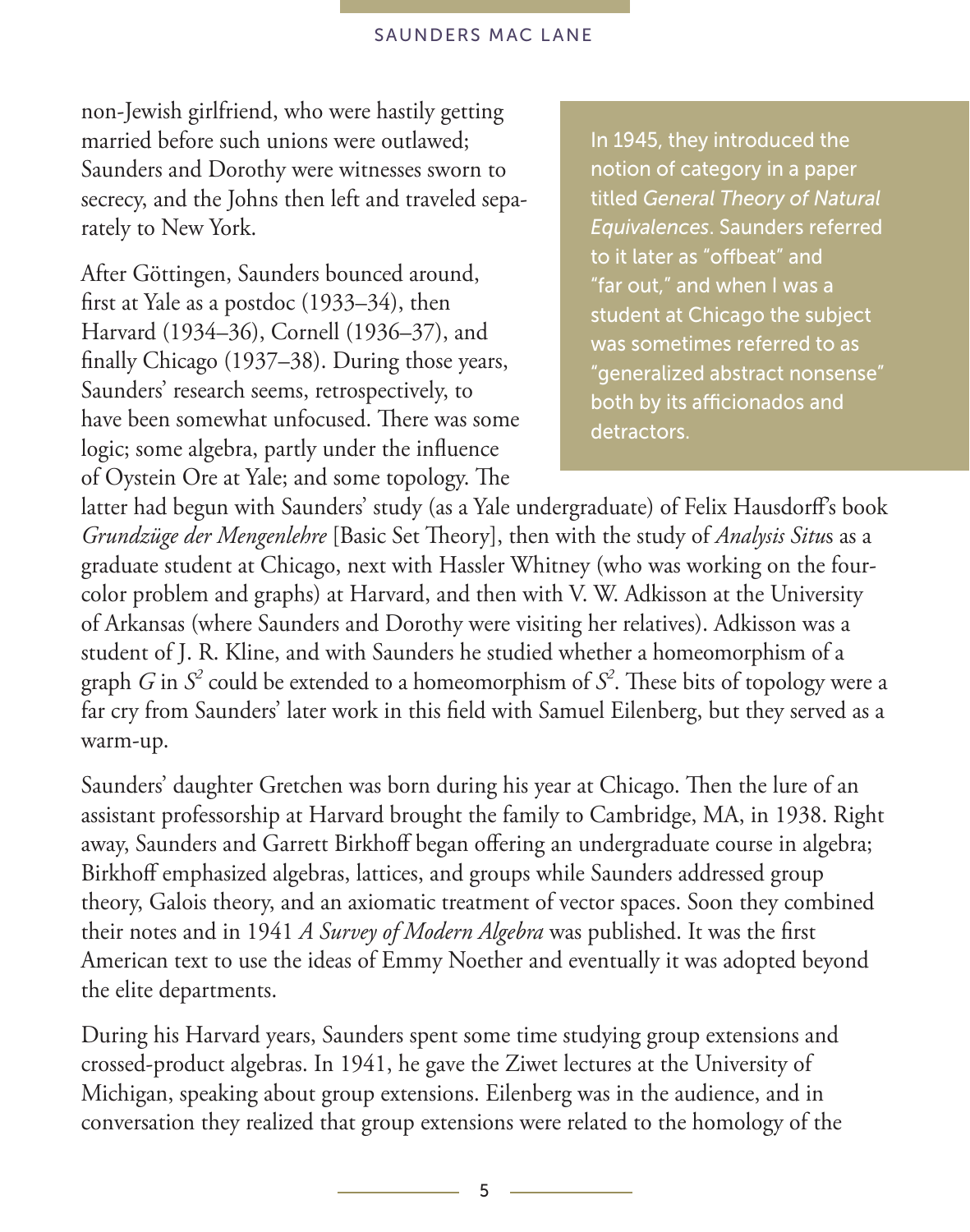p-adic solenoid; thus did their famous collaboration begin, resulting eventually in 15 joint papers.

In 1945, they introduced the notion of category in a paper titled *General Theory of Natural Equivalences*.<sup>6</sup> Saunders referred to it later as "offbeat" and "far out," and when I was a student at Chicago the subject was sometimes referred to as "generalized abstract nonsense" both by its afficionados and detractors. The original idea of categories with objects and morphisms, and natural transformations between them, has since blossomed almost beyond recognition.

But it was the two mathematicians' papers on cohomology of groups and Eilenberg-Mac Lane spaces that made their reputations, at least among topologists.

Here is a quote from Alex Heller and coauthors, writing about Eilenberg in the *Memoirs of the National Academy of Sciences*:

> *With Mac Lane he developed the theory of cohomology of groups, thus providing a proper setting for [Heinz] Hopf's remarkable theorem on the homology of highly connected spaces. This led them to the study of the Eilenberg-Mac Lane spaces and thus to a deeper understanding of the relations between homotopy and homology. Their most fateful invention perhaps was that of category theory, responding, no doubt, to the exigencies of algebraic topology but destined to radiate across most of mathematics.2*

And here is Saunders himself writing about the genesis of his collaboration with Eilenberg.4 The setting was the University of Michigan, where Saunders gave the 1941 Ziwet Lectures:

> *At that time, I had been fascinated with the description of group extensions and the corresponding crossed-product algebras, which had entered into my research with O. F. G. Schilling on class field theory. So group extensions became the topic of my Ziwet lectures. I set out the description of a group extension by means of factor sets and computed the group of such extensions for the case of an interesting abelian factor group defined for any prime p and given generators*  $a_n$  *with*  $pa_{n+1} = a_n$ *for all n. When I presented this result in my lecture, Sammy [Eilenberg] immediately pointed out that I had found Steenrod's calculation of the homology group of the p–adic solenoid. This solenoid, already studied by*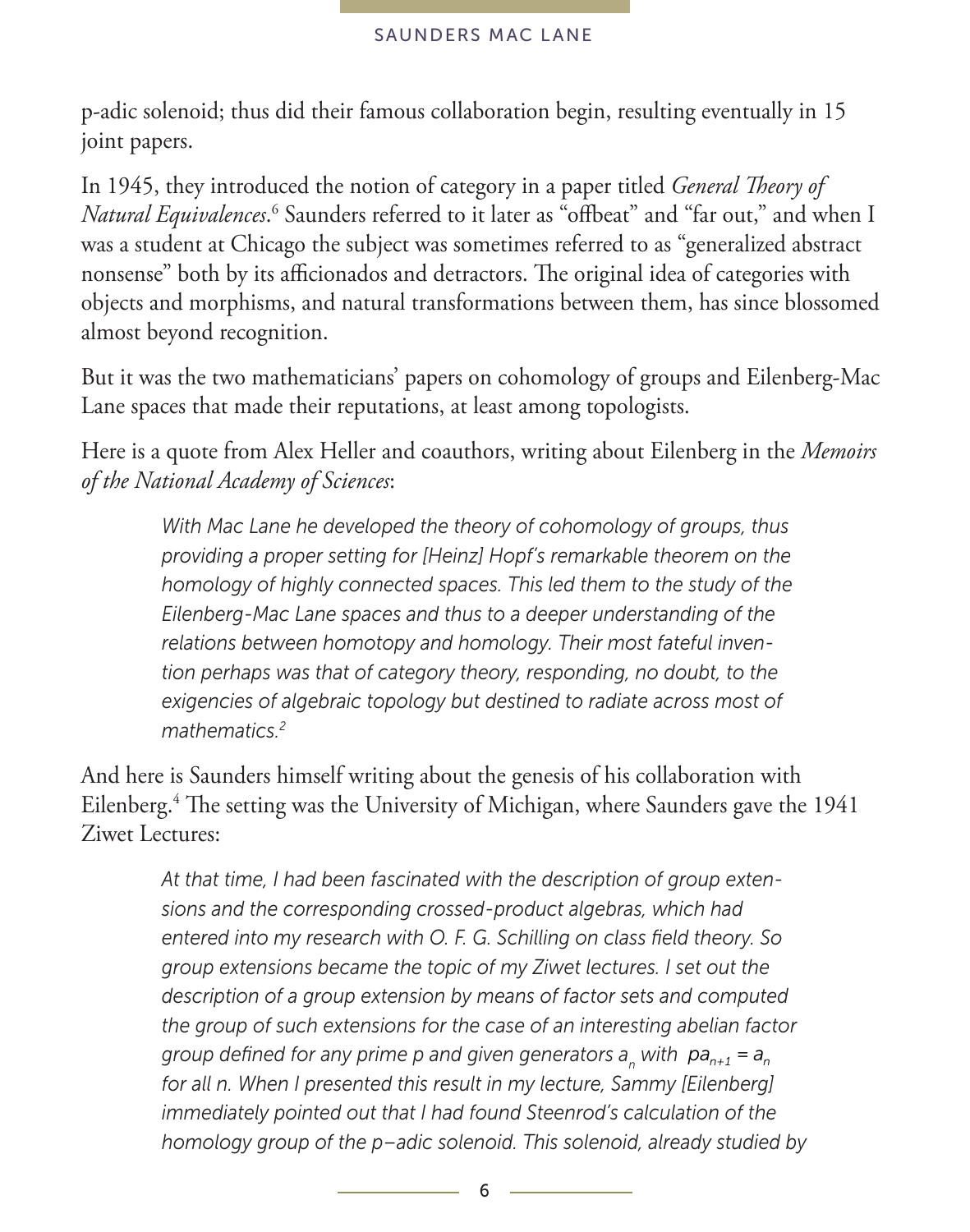*Sammy in Poland, can be described thus: Inside a torus*  $T_i$  *wind another torus*  $T_2$  *p–times, then another torus*  $T_3$  *p–times inside*  $T_2$ , and so on. *What is the homology of the final intersection? Sammy observed that the Ext group I had calculated gave exactly Steenrod's calculation of the homology of the solenoid! The coincidence was highly mysterious. Why in the world did a group of abelian group extensions come up in homology? We stayed up all night trying to find out 'why.' Sammy wanted to get to the bottom of this coincidence.*

*It finally turned out that the answer involved the relation between the (integral) homology groups*  $H<sub>n</sub>(X)$  *of a space X with the cohomology groups H<sup>n</sup>* (*X,C*) of the same space, with coefficients in an abelian group *G. It was then known that there was an isomorphism* Θ*,*

### $\theta$  *:*  $H^n(X, G) \to Hom(H_v(X), G)$

*where the right-hand group is that of all homomorphisms of H X*( ) *<sup>n</sup> into G. But we found that this map* Θ *had a kernel that was exactly my group of abelian group extensions,*  $Ext(H_{n-1}(X), G)$ . In other words, *we found and described a short exact sequence*

### $0 \rightarrow Ext(H_{n-1}(X), G) \rightarrow H^{n}(X, G) \rightarrow Hom(H_{n}(X), G) \rightarrow 0$

*In effect, this 'determines' the cohomology groups in terms of the integral homology groups, and this explains why the algebraically introduced groups have a topological use. This exact sequence is now known as the 'universal coefficient theorem.'*

The definition and construction of what became known as Eilenberg-Mac Lane spaces,  $K(G, n)$ , occurred in the mid-1940s. The homotopy groups of a topological space  $X, \pi_n(X)$ , are defined by the homotopy classes of continuous maps of the n-sphere into *X*, a much simpler definition than that of homology groups  $H<sub>x</sub>(X;Z)$  (which nonetheless had been defined much earlier in the work of Poincaré and were easier to compute). The fundamental group  $\pi_1(X)$  may be non-Abelian, but the higher homotopy groups were Abelian. Hopf showed that  $\pi_3(S^2) = Z$ , in contrast to  $H_3(S^2, Z) = 0$ . So homotopy groups were different from homology groups, and as it turned out, were much harder to compute. To this day, not all of the higher homotopy groups of even the 2-sphere are known.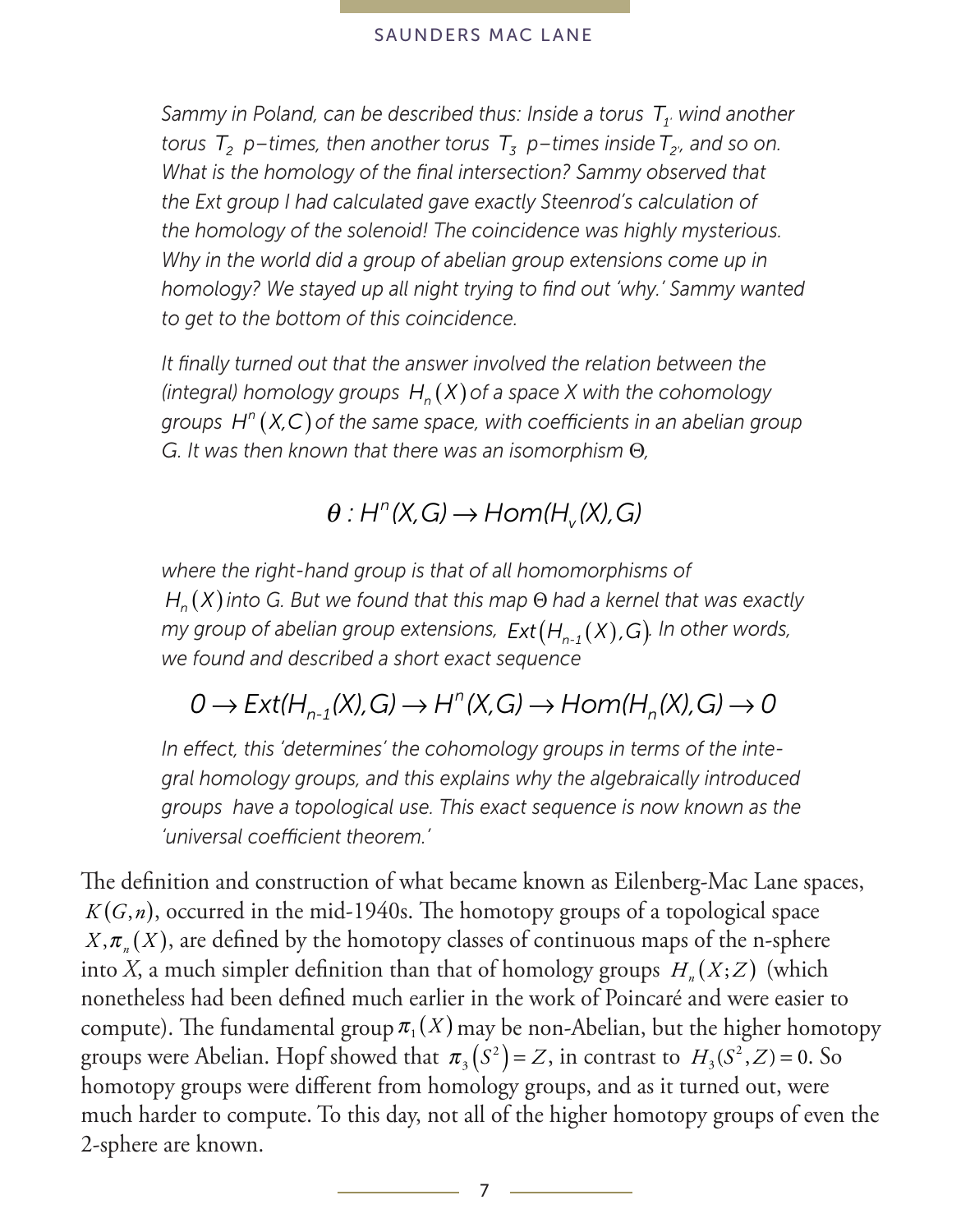Eilenberg and Mac Lane stepped in and constructed,  $K(G, n)$ , a space whose  $n^{\text{th}}$ homotopy group is any finitely presented Abelian group *G* and all other homotopy groups are zero. These form essential building blocks for more complicated spaces. There are only a few simple examples, namely  $K(Z, 1) = S<sup>1</sup>$ , the circle;  $K(Z/2, 1) = RP<sup>\infty</sup>$ , the infinite-dimensional real projective space; and  $K(Z, 2) = CP^{\infty}$ , the infinite dimensional complex projective space. Other examples can be obtained from the Dold-Thom theorem, for if the only non-zero homology of *X* is *G* in dimension *n*, then the infinite symmetric product of *X* is a  $K(G, n)$ . E.g., take  $X = S^n$ .

Saunders spent 1938–47 at Harvard (Irving Kaplansky and Roger Lyndon were the best known of his Harvard students), but he then was lured back to the University of Chicago in 1949 by Hutchins (who remained chancellor until 1952) and the new department chair Marshall Harvey Stone. Saunders spent the intervening year (1948) touring Europe, and in particular talking with J. H. C. Whitehead in Oxford. They sorted out the first case of what later became Postnikov systems, defining  $k^3 \in H^3(\pi_1, \pi_2)$ . (Postnikov systems are roughly "twisted" Cartesian products of Eilenberg-Mac Lane spaces.)

Saunders stayed at Chicago for the rest of his mathematical career. He often recounted the years 1947–59—the "Stone Age"—when the university's math department was arguably the best in the world.<sup>5</sup> The senior faculty were Adrian Albert, S.-S. Chern, Stone, Andre Weil, Antoni Zygmund, and of course Mac Lane; the junior faculty included Paul Halmos, Kaplansky, Irving Segal, and Edwin Spanier, plus many eventual stars among the graduate students.

It all came apart in the late 1950s, when Stone retired, Weil went to the Institute for Advanced Study, Chern and Spanier opted for Berkeley in 1958, and Halmos and Segal departed as well. Still, it had been a great time, and many of the stars remained.

I was a student at Chicago during 1954–64, and I recall Saunders as an ebullient man and a lively teacher who often spoke and lectured with a not quite suppressed smile.

In 1949, at the relatively young age of 39, Saunders was elected to the National Academy of Sciences. Although his most influential work was with Eilenberg on group extensions, cohomology of groups, and Eilenberg-Mac Lane spaces (the appreciation of category theory came later), Eilenberg was not elected for another 10 years. It may be that Saunders' abilities outside research (plus being well accepted in the "old-boys" network that still existed in those days) helped account for his early election.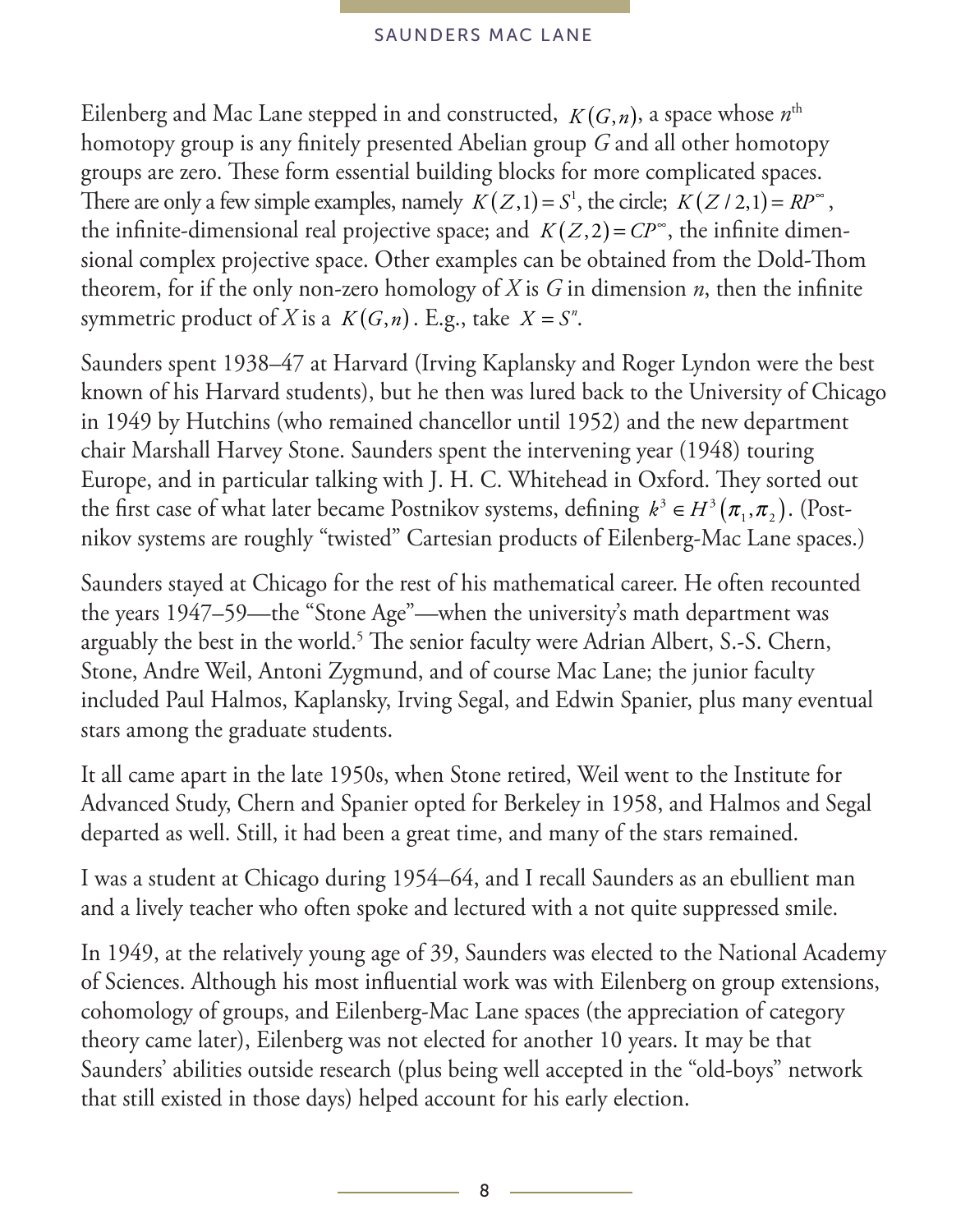In 1959 Saunders became chair of the editorial board of the *Proceedings of the National Academy of Sciences*, and he served for eight years. Traditionally, the *PNAS* had no system of refereeing; it simply accepted almost all papers submitted by members or communicated by members. As might be expected, the quality was mixed. However, the right of a member to publish or communicate has gradually been whittled away, (this right is infrequently exercised now), and papers are now refereed and accepted/rejected as normally done in good math journals.

In the 1950s, mathematics papers formed the largest proportion of *PNAS* articles. But during Saunders' chairmanship, the treasurer of the NAS, being worried about the *PNAS*'s finances, instituted page charges. The result was that mathematicians, lacking big grants, largely stopped publishing in *PNAS*. At the time of this publication, the journal will not charge mathematicians, as it is trying to increase their representation in its pages.

Saunders was elected president of the American Mathematical Society (AMS) in 1972, a time of some tumult due to the Vietnam War and the emerging women's movement in mathematics. Chicago had always admitted women and produced quite a few female Ph.D.s over the years, a fact that Saunders seemed to be proud of. However, I recall that he showed up at a meeting of the Council of the AMS wearing a tie painted with little white piglets and MCPs (male chauvinist pigs). I'd guess he did it to tease the more ardent feminists, but I'm not sure it went over well. About the same time he nominated and helped elect Julia Robinson to the NAS, the first female member in mathematics (she shortly went on to be elected president of the AMS, an honor that at that time was traditionally reserved for members of the NAS). I believe that he also helped get Stephen Kleene elected concurrently, for Kleene had had a long and distinguished career in logic and was equally deserving of the honor.

While president, Saunders encouraged the AMS to be more proactive in government affairs—for example, he helped it establish (with the Society for Industrial and Applied Mathematics [SIAM] and the Mathematical Association of America [MAA]) the Joint Projects Board in Mathematics to influence public policy.

Saunders continued to be active in mathematics and mathematical governance nearly to the end of his life. I recall him lecturing with vigor on something categorical in the opening term of the Newton Institute in Cambridge, UK, in 1992.

Saunders' wife Dorothy had been infected with a variant of encephalitis, and as her condition was exacerbated by the progression of Parkinson's disease and arthritis, it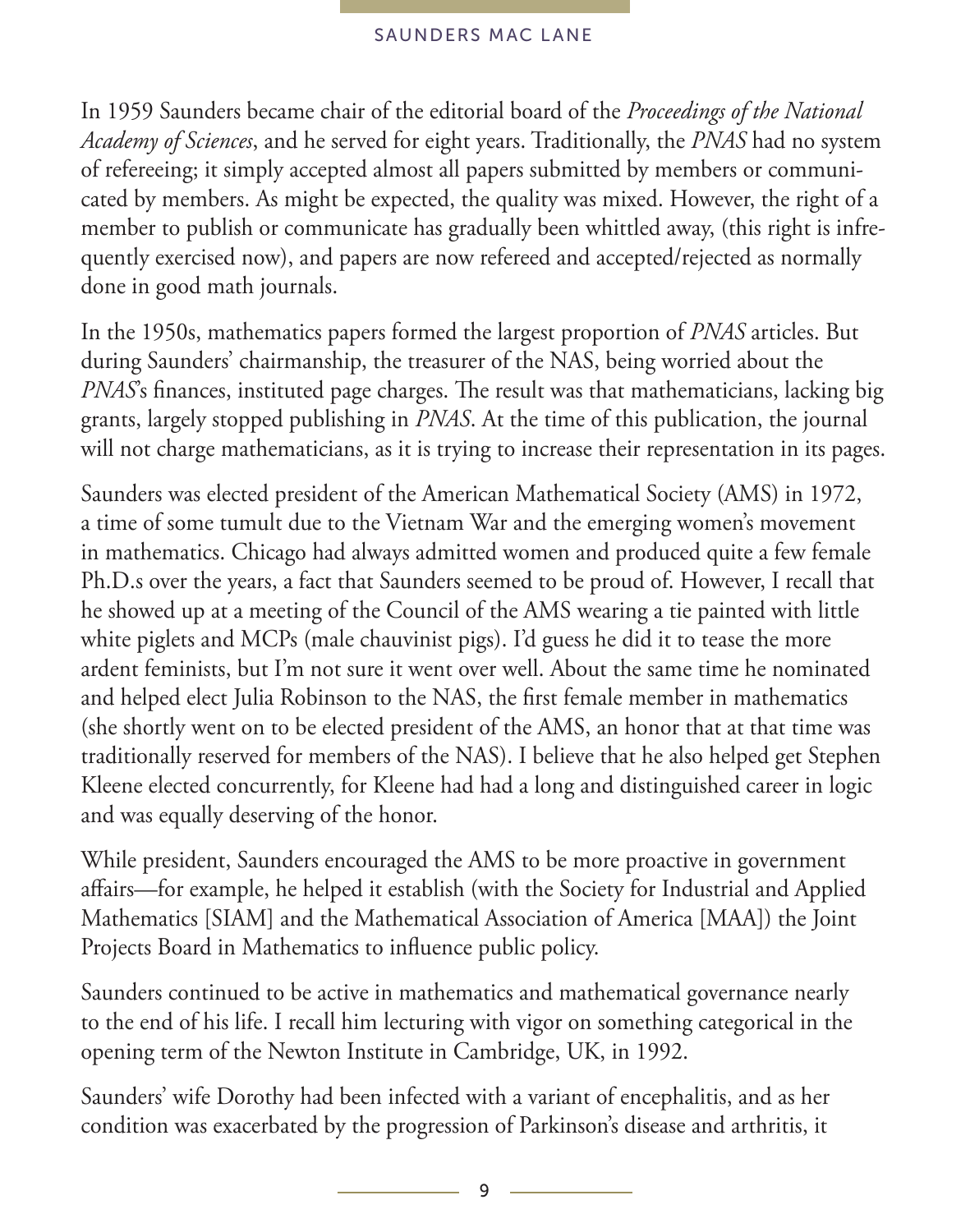became more and more difficult for them to travel together. They celebrated their 50th wedding anniversary in 1983, and on February 3, 1985, Dorothy died. Saunders subsequently wrote very warmly of Dorothy and their marriage.

In 1986, Saunders married Osa Skotting (ex-wife of Irving Segal), and they enjoyed his remaining years together.

Because Saunders had a fondness for clever verse, often about mathematics or mathematicians, I think the best way to end this essay is with two examples that he often quoted. They are followed by another poem, written by a colleague, about Saunders himself.

*Here's to Marston, Mickey Morse, A man experienced in divorce. His opinion of himself, we charge, Like nose and book is in the large.*

*Here's to Lefschetz, Solomon L., Irrepressible as hell. When he's at last beneath the sod, He'll then begin to heckle God.*

Steve Awodey<sup>1</sup> wrote the following ditty to commemorate the verses that Saunders enjoyed:

> *To Saunders Mac Lane, of the plaid sport coat, with his thingamajigs and the Homs he wrote, in mathematics he stood alone, in a category of his own!*

#### AUTHOR'S NOTE

This memoir is based mostly on Saunders' own *Saunders Mac Lane: A Mathematical Autobiography.*<sup>3</sup> It is also written from the perspective of a topologist; for a different view, see the excellent articles by Colin McLarty on Saunders' philosophical work.7,8,9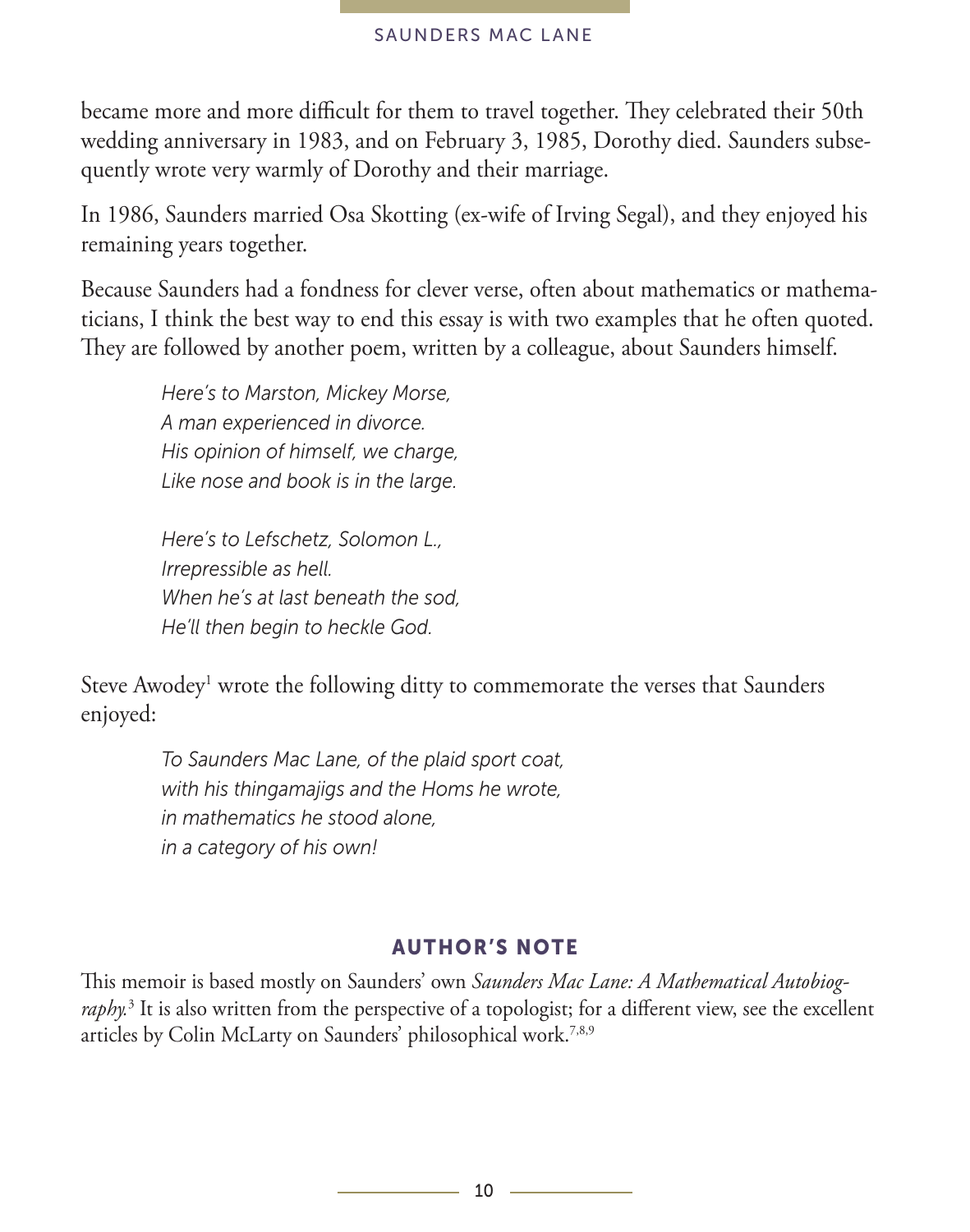#### REFERENCES

1. Awodey, S. 2007. Saunders Mac Lane: A biographical memoir. *Proc. American Philosophical Soc.*  151(3):351–356.

2. Bass, H., H. Cartan, P. Freyd, A. Heller, and S. Mac Lane. 2000. Samuel Eilenberg. *Biographical memoirs of the National Academy of Sciences*. Available at *www.nasonline.org/publications/biographical-memoirs/memoir-pdfs/eilenberg-samuel.pdf.*

3. Mac Lane, S. 2005. *Saunders Mac Lane: A mathematical autobiography.* Wellesley, MA: A. K. Peters.

4. Mac Lane, S. 2002. Samuel Eilenberg and categories. *Journal of Pure and Applied Algebra*  168:127–131.

5. Mac Lane, S. 1988. Mathematics at the University of Chicago: A brief history. In *A century of mathematics in America, Part II*. Edited by P. Duren. pp.127-154. Providence, RI: American Mathematical Society.

6. Mac Lane, S. 1945. General theory of natural equivalences. *Trans. Amer. Math. Soc.*  58:231–294.

7. McLarty, C. 2007. The last mathematician from Hilbert's Göttingen: Saunders Mac Lane as philosopher of mathematics. *British Journal for the Philosophy of Science* 58(1):77–112.

8. McLarty, C. 2006. Saunders Mac Lane and the universal in mathematics. *Scientiae Mathematicae Japonicae* 19:25–28.

9. McLarty, C. 2005. Saunders Mac Lane (1909–2005): His mathematical life and philosophical works. *Philosophia Mathematica* 13(3):237–251.

11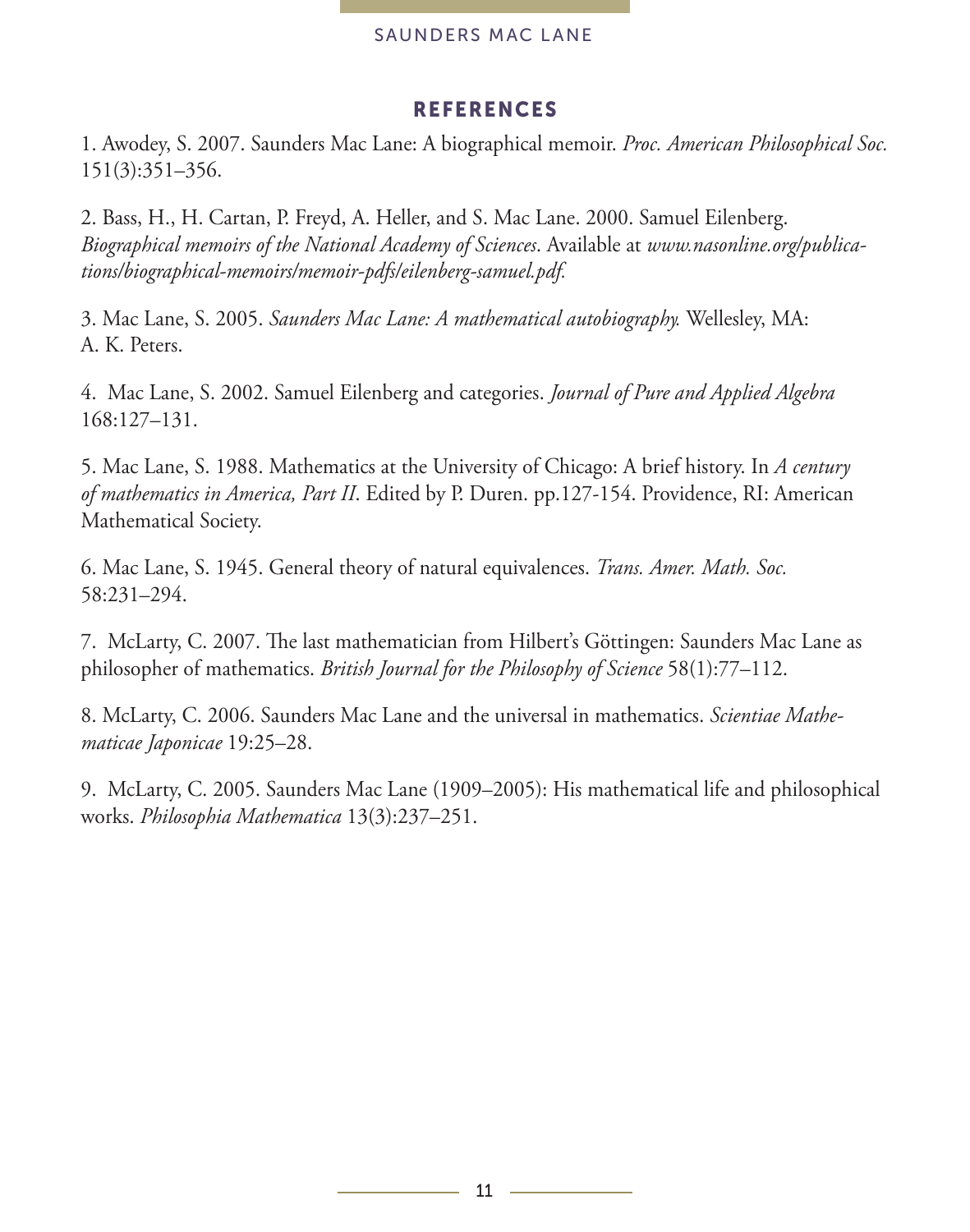#### SELECTED BIBLIOGRAPHY

1936 A construction for absolute values in polynomial rings. *Trans. Amer. Math. Soc.* 40(3):363-395.

Some Interpretations of Abstract Linear Dependence in Terms of Projective Geometry. *Amer. J. Math*. 58(1):236-240.

- 1939 With O. F. G. Schilling. Zero-dimensional branches of rank one on algebraic varieties. *Ann. Math*. 40:507-520.
- 1941 With G. Birkhoff. *A survey of modern algebra*. New York: Macmillan. (The fiftieth anniversary of this book was commemorated in a 1992 article in *Math. Intell.*  14:1.)
- 1942 With S. Eilenberg. Group extensions and homology. *Ann. Math.* 43:757-831.
- 1945 With S. Eilenberg. General theory of natural equivalences. *Trans. Am. Math. Soc.* 58:231-294.

With S. Eilenberg. Relations between homology and homotopy groups of spaces. *Ann. Math.* 46:480-509.

1947 With S. Eilenberg. Cohomology theory in abstract groups, I. *Ann. Math*. 48:51-78.

With S. Eilenberg. Cohomology theory in abstract groups, II: Group extensions with a non-Abelian kernel. *Ann. Math.* 48:326-341.

With S. Eilenberg. Algebraic cohomology groups and loops. *Duke Math. J.* 14:435-463.

- 1948 With S. Eilenberg. Cohomology and Galois theory, I: Normality of algebras and Teichmuller's cocycle. *Trans. Am. Math. Soc.* 64:1-20.
- 1949 Cohomology theory in abstract groups. III. Operator homomorphisms of kernels. *Ann. Math.* 50:736-761.
- 1950 With J. H. C. Whitehead. On the 3-type of a complex. *Proc. Natl. Acad. Sci. U.S.A.* 36:41-48.
- 1952 Cohomology theory of Abelian groups. In *Proceedings of the International Congress of Mathematicians, Cambridge, Mass., 1950, vol. 2*. pp. 8-14. Providence, R. I.: Amer. Math. Soc.

 $12 -$